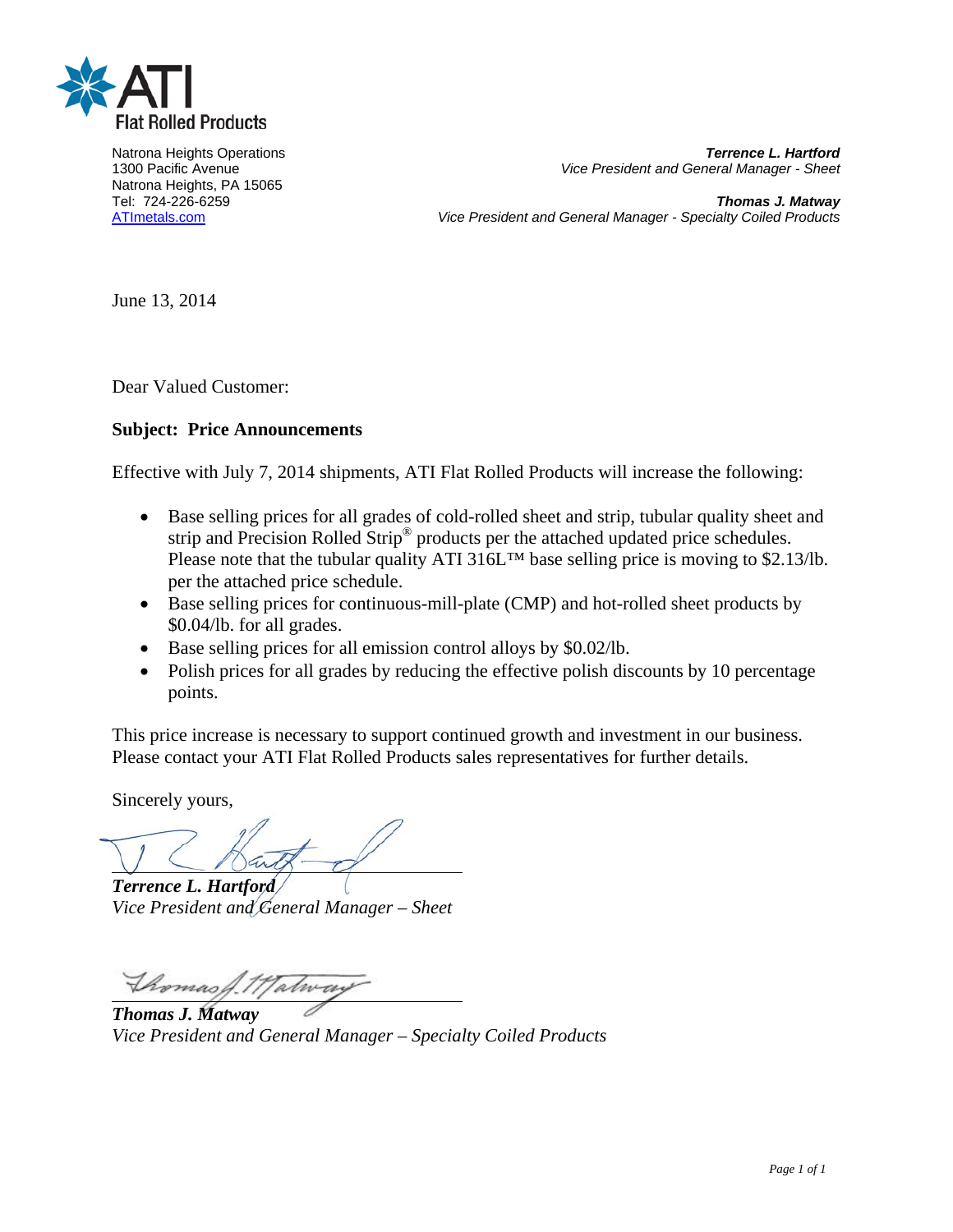

Dollars per Pound

|      | <b>Base Prices</b> |                               |           |          |                  |          |                   |           |
|------|--------------------|-------------------------------|-----------|----------|------------------|----------|-------------------|-----------|
| Type | ATI 201HP™         | <b>TM</b><br><b>ATI 201LN</b> | ATI 301™  | ATI 304™ | <b>ATI 304L™</b> | ATI 305™ | <b>ATI 309S™I</b> | 310S™     |
| Base | 1.52               | 1.62                          | 1.46      | 1.52     | 1.62             | 2.31     | 2.95              | 3.95      |
|      |                    |                               |           |          |                  |          |                   |           |
| Type | ATI 316™           | ATI 316L™                     | ATI 317L™ | ATI 321™ | ATI 347™         | ATI 410™ | ATI 430™          | ATI 436S™ |
| Base | 2.13               | 2.13                          | 2.67      | 2.09     | 2.63             | 1.05     | 0.95              | 1.23      |
|      |                    |                               |           |          |                  |          |                   |           |
| Type | ATI 439™           | ATI 441™                      | ATI 444™  |          |                  |          |                   |           |
| Base | 1.13               | 1.17                          | 1.69      |          |                  |          |                   |           |

J.

## **Combined Gauge and Width Extras**

|                     |                  |                |                      | 200 and 300 Series Coils |                      |              | <b>400 series Coils</b> |                      |              |  |
|---------------------|------------------|----------------|----------------------|--------------------------|----------------------|--------------|-------------------------|----------------------|--------------|--|
|                     |                  |                |                      |                          | <b>WIDTH--Inches</b> |              |                         | <b>WIDTH--Inches</b> |              |  |
| <b>U.S.S. GAUGE</b> | <b>THICKNESS</b> | <b>Polish</b>  | <b>Kool Line®</b>    | 36                       | 42                   | 48           | 36                      | 42                   | 48           |  |
| NO.                 | <b>RANGE</b>     | <b>Extras</b>  | <b>Finish Extras</b> | <b>Exact</b>             | <b>Exact</b>         | <b>Exact</b> | <b>Exact</b>            | <b>Exact</b>         | <b>Exact</b> |  |
| 8                   | .1601-.1874      | <b>Inquire</b> | <b>Inquire</b>       | 0.5250                   | 0.5700               | 0.4200       | 0.5250                  | 0.6200               | 0.4200       |  |
| 9                   | .1451-.1600      | <b>Inquire</b> | <b>Inquire</b>       | 0.4500                   | 0.5700               | 0.3600       | 0.5250                  | 0.6200               | 0.4200       |  |
| 10                  | .1301-.1450      | 0.1900         | <b>Inquire</b>       | 0.4500                   | 0.5700               | 0.3600       | 0.5250                  | 0.6200               | 0.4200       |  |
| 11                  | .1141-.1300      | 0.1775         | <b>Inquire</b>       | 0.4500                   | 0.5700               | 0.3600       | 0.5250                  | 0.6200               | 0.4200       |  |
| 12                  | .0981-.1140      | 0.1650         | 0.1150               | 0.4500                   | 0.5700               | 0.3600       | 0.5250                  | 0.6200               | 0.4200       |  |
| 13                  | .0831-.0980      | 0.1650         | 0.1150               | 0.4500                   | 0.5700               | 0.3600       | 0.5250                  | 0.6200               | 0.4200       |  |
| 14                  | .0721-.0830      | 0.1750         | 0.1200               | 0.4500                   | 0.5700               | 0.3600       | 0.5250                  | 0.6200               | 0.4200       |  |
| 15                  | .0651-.0720      | 0.1750         | 0.1200               | 0.4625                   | 0.5800               | 0.3700       | 0.5375                  | 0.6300               | 0.4300       |  |
| 16                  | .0581-.0650      | 0.1750         | 0.1200               | 0.4750                   | 0.5900               | 0.3800       | 0.5375                  | 0.6400               | 0.4300       |  |
| 17                  | .0521-.0580      | 0.1750         | 0.1200               | 0.4875                   | 0.6100               | 0.3900       | 0.5500                  | 0.6500               | 0.4400       |  |
| 18                  | .0461-.0520      | 0.1750         | 0.1200               | 0.5125                   | 0.6200               | 0.4100       | 0.5625                  | 0.6600               | 0.4500       |  |
| 19                  | .0401-.0460      | 0.1750         | 0.1200               | 0.5500                   | 0.6500               | 0.4400       | 0.5875                  | 0.6800               | 0.4700       |  |
| 20                  | .0351-.0400      | 0.2050         | 0.1450               | 0.6375                   | 0.8500               | 0.5100       | 0.6625                  | 0.7400               | 0.5300       |  |
| 21                  | .0321-.0350      | 0.2050         | 0.1450               | 0.8250                   | 0.9500               | 0.6600       | 0.7875                  | 0.9500               | 0.6300       |  |
| 22                  | .0291-.0320      | 0.2150         | 0.1500               | 0.9125                   | 1.0200               | 0.7300       | 0.8500                  | 1.0100               | 0.6800       |  |
| 23                  | .0261-.0290      | 0.2200         | 0.1550               | 1.0750                   | 1.1500               | 0.8600       | 1.0125                  | 1.1400               | 0.8100       |  |
| 24                  | .0231-.0260      | 0.2250         | 0.1575               | 1.1625                   | 1.2300               | 0.9300       | 1.0750                  | 1.2000               | 0.8600       |  |
| 25                  | .0199-.0230      | <b>Inquire</b> | 0.1675               | 1.2500                   | 1.4300               | 1.0000       | 1.1750                  | 1.2800               | 0.9400       |  |
| 26                  | .0178-.0198      | <b>Inquire</b> | 0.1775               | 1.4000                   | 1.6500               | 1.1200       | 1.3000                  | 1.3600               | 1.0400       |  |
| 27                  | .0161-.0177      | ٠              | 0.4400               | 1.5625                   | 1.8700               | 1.2500       | 1.7375                  | Inquire              | Inquire      |  |
| 28                  | .0150-.0160      | ٠              | 0.4400               | 1.6000                   | 2.1100               | 1.2800       | 1.8875                  | Inquire              | Inquire      |  |

### **Notes:**

Stainless steels are produced to ordered thickness, expressed in decimals or fractional parts of an inch to which thickness tolerances are applied. Gauge numbers are only a guide; they do not necessarily establish thickness standards.

The 36", 42", and 48" Combined Gauge & Width Extras may not apply to all grades, please inquire to determine which extra/s is appropriate.

Please inquire concerning non-standard widths.

**EFFECTIVE SHIPMENT: 7-7-14 SUPERSEDES: 5-30-14 DATED: 6-12-14**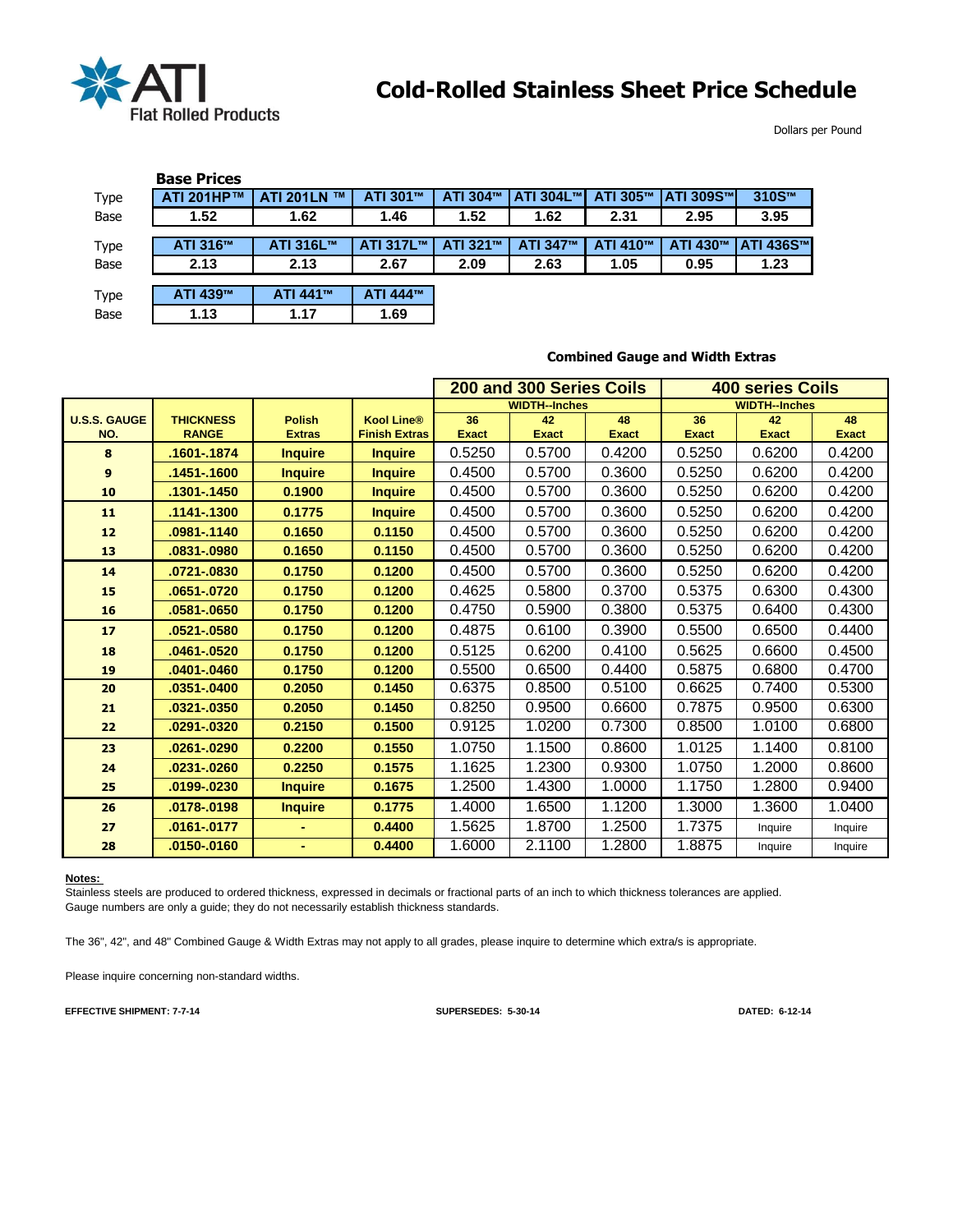

# **TUBULAR QUALITY PRICE SCHEDULE**

Price per Pound **†** Denotes Change

## **BASE PRICES SIZE EXTRAS CHEMISTRY EXTRAS**

| DAJL FNIVLJ                                                |             |      | JILL LATNAJ  |                  |    |                  |  | UILIVIIJINI LAINAJ |                                    |    |                                     |
|------------------------------------------------------------|-------------|------|--------------|------------------|----|------------------|--|--------------------|------------------------------------|----|-------------------------------------|
| <b>TYPE</b>                                                | <b>BASE</b> |      | <b>GAUGE</b> | <b>THICKNESS</b> |    | <b>48" EXTRA</b> |  |                    | <b>CARBON</b>                      |    |                                     |
| ATI 201 <sup>™</sup>                                       | \$          | 1.52 | $14+$        | Over .0720       | \$ | 0.36             |  | 304(L)/316(L)      | .03 max                            | \$ | 0.0500                              |
| ATI 301™                                                   | \$          | 1.46 | 15           | .0651-.0720      | \$ | 0.37             |  | 304(L)/316(L)      | .04 max                            | \$ | 0.0400                              |
| ATI 304™                                                   | \$          | 1.52 | 16           | .0581-.0650      | \$ | 0.38             |  | 304(L)/316(L)      | .05 max                            | S  | 0.0350                              |
| ATI 304L™                                                  | \$          | 1.52 | 17           | .0521-.0580      | \$ | 0.39             |  |                    | <b>MOLY</b>                        |    |                                     |
| ATI 316L™                                                  | \$          | 2.13 | 18           | .0461-.0520      | \$ | 0.41             |  | 316/316L           | 2.25 min                           | \$ | 0.0200                              |
| ATI 317L™                                                  | \$          | 2.67 | 19           | .0401-.0460      | \$ | 0.44             |  | 316/316L           | 2.50 min                           | \$ | 0.0600                              |
| AIT 317LN™                                                 | \$          | 3.19 | 20           | .0351-.0400      | \$ | 0.51             |  | 316/316L           | 2.75 min                           | \$ | 0.1000                              |
| ATI 317LX™                                                 | \$          | 3.19 | 21           | .0321-.0350      | \$ | 0.66             |  | 317/317L           | 3.50 min                           | \$ | 0.0800                              |
| ATI 317LXN™                                                | \$          | 4.34 | 22           | .0291-.0320      | \$ | 0.73             |  | 317/317L           | 3.75 min                           | \$ | 0.1200                              |
| ATI 321™                                                   | \$          | 2.09 | 23           | .0261-.0290      | \$ | 0.86             |  |                    | <b>NICKEL</b>                      |    |                                     |
| ATI 309S™                                                  | \$          | 2.95 | 24           | .0231-.0260      | \$ | 0.93             |  | 301                | 7.00 min                           | \$ | 0.0575                              |
| ATI 310S™                                                  | \$          | 3.95 | 25           | .0199-.0230      | \$ | 1.00             |  | 304/304L           | 8.50 min                           | \$ | 0.0300                              |
| ATI 347 <sup>™</sup>                                       | \$          | 2.63 | 26           | .0178-.0198      | \$ | 1.12             |  | 304/304L           | 9.00 min                           | \$ | 0.0575                              |
|                                                            |             |      | 27           | .0161-.0177      | \$ | 1.25             |  | 304/304L           | 9.50 min                           | \$ | 0.0875                              |
|                                                            |             |      | 28           | .0150-.0160      | \$ | 1.28             |  |                    | <b>NITROGEN, incl LN &amp; LXN</b> |    |                                     |
|                                                            |             |      |              |                  |    |                  |  | 304/304L           | $.10$ min                          | \$ | 0.0800                              |
| inal or mean thickness determines the size extra to apply. |             |      |              |                  |    |                  |  | 316/316L           | $.10$ min                          | \$ | 0.0800                              |
|                                                            |             |      |              |                  |    |                  |  | 317/317L           | $.10 \text{ min}$                  | \$ | 0.0800                              |
| <b>HOT ROLLED TQ WIDTH EXTRAS</b>                          |             |      |              |                  |    |                  |  |                    | <b>COBALT</b>                      |    |                                     |
| <b>DEDIICTODE</b>                                          |             |      |              | WINTH INCHES     |    | <b>CVTDA</b>     |  | <b>INOCINOC</b>    | $02 \text{ max}$                   |    | $\mathfrak{C}$ $\cap$ $\cap$ $\cap$ |

The nominal or mean thickness determines the size extra to apply. **316/316L** 1.10 min 1 \$ 0.0800

|           | Deduct |  |  |  |  |  |  |  |
|-----------|--------|--|--|--|--|--|--|--|
| Hot Roll  | \$0.03 |  |  |  |  |  |  |  |
| Mill Edge | \$0.02 |  |  |  |  |  |  |  |

|                  |        | <b>HOT ROLLED TQ WIDTH EXTRAS</b> |              |           | <b>COBALT</b>     |     |        |
|------------------|--------|-----------------------------------|--------------|-----------|-------------------|-----|--------|
| <b>DEDUCTORS</b> |        | <b>WIDTH - INCHES</b>             | <b>EXTRA</b> | 304/304L  | $.03 \text{ max}$ |     | 0.2500 |
|                  | Deduct | 42" and over                      | \$0.00       | 304/304L  | $.05$ max         | S   | 0.3500 |
| Hot Roll         | \$0.03 | 36" to under 42"                  | \$0.05       | 316/316/L | $.03$ max         | \$  | 0.2500 |
| Mill Edge        | \$0.02 | 24.1" to under 36"                | \$0.08       | 316/316/L | .05 max           | \$. | 0.3500 |

## **SLITTING EXTRAS FINISH EXTRAS**

| <b>WIDTH - INCHES</b> | <b>FXTRA</b> |
|-----------------------|--------------|
| 5" to 24"             | \$0.03       |
| .900" to under 5"     | \$0.08       |
| "9. 500" to under.    | \$0.12       |

| EXTRA  | 2B/2D/1B/1D          | None  |
|--------|----------------------|-------|
| \$0.03 | <b>Bright Anneal</b> | \$.19 |

- 1. Base plus Size Extra less applicable Discount Network Number 24" to less than 48"
- 2. Plus any Slitting, Width, Chemistry, and Finish extras
- 3. Less any Hot Rolled and/or Mill Edge Deductors  $\vert$  = 48" wide price x (48 ÷ ordered width)
- 4. Increase price by Cold Rolled Nonstandard Width Factor where applicable.

## **PRICING SEQUENCE Cold Rolled Nonstandard Width Factor**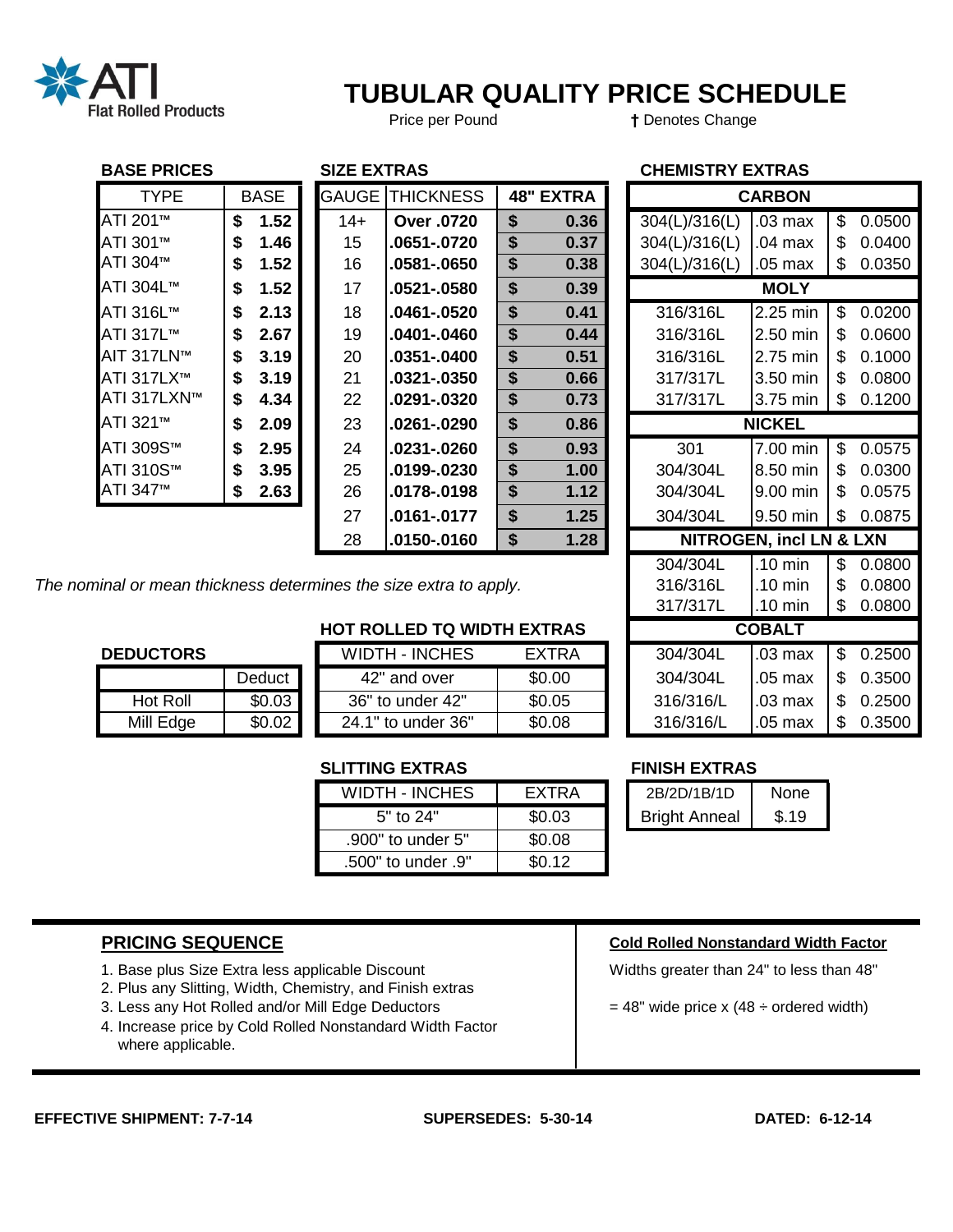

## **Precision Rolled Strip® Price Schedule - Page 1 of 2**

#### **Dollars per Pound**

|      | <b>Base Prices</b> |          |          |           |           |           |           |           |            |
|------|--------------------|----------|----------|-----------|-----------|-----------|-----------|-----------|------------|
| Type | ATI 201™           | ATI 301™ | ATI 304™ | ATI 304L™ | ATI 305™  | ATI 309S™ | ATI 310S™ | ATI 316L™ | ATI 316Ti™ |
| Base | 1.52               | 1.46     | 1.52     | 1.62      | 2.31      | 2.95      | 3.95      | 2.13      | 2.13       |
|      |                    |          |          |           |           |           |           |           |            |
| Type | ATI 317L™          | ATI 321™ | ATI 347™ | ATI 430™  | ATI 436S™ | ATI 439™  | ATI 441™  | ATI 444™  |            |
| Base | 2.67               | 2.09     | 2.63     | 0.95      | 1.23      | 1.13      | 1.17      | 1.69      |            |

### **200, 300, and 400 Series Coils**

### **Gauge Extras**

### **Slitting Extras**

| <b>Thickness</b> | <b>Base</b>        | <b>Widths</b>  | <b>Width Range</b> | <b>Width Range</b> | <b>Width Range</b> | <b>Width Range</b> | <b>Width Range</b> | <b>Width Range</b> |
|------------------|--------------------|----------------|--------------------|--------------------|--------------------|--------------------|--------------------|--------------------|
| Range            | <b>Size Extras</b> | < 0.2499       | $0.2500 - 0.499$   | $0.5000 - 0.999$   | 1.000 - 3.999      | 4.000 - 11.999     | 12.000 - 17.999    | 18.000 - 24.000    |
| 0150-.0160       | 1.90               | 0.23           | 0.15               | 0.11               | 0.08               | 0.07               | Inquire            | 0.05               |
| 0140-.0149       | 1.98               | 0.31           | 0.19               | 0.14               | 0.11               | 0.08               | Inquire            | 0.07               |
| 0130-.0139       | 2.04               | 0.31           | 0.19               | 0.14               | 0.11               | 0.08               | Inquire            | 0.07               |
| 0120-.0129       | 2.10               | 0.31           | 0.19               | 0.14               | 0.11               | 0.08               | Inquire            | 0.07               |
| 0110-.0119       | 2.18               | 0.31           | 0.19               | 0.14               | 0.11               | 0.08               | Inquire            | 0.07               |
| 0100-0109        | 2.26               | 0.31           | 0.19               | 0.14               | 0.11               | 0.08               | Inquire            | 0.07               |
| .0090-.0099      | 2.34               | 0.43           | 0.27               | 0.19               | 0.15               | 0.11               | Inquire            | 0.09               |
| 0080-.0089       | 2.40               | 0.43           | 0.27               | 0.19               | 0.15               | 0.11               | Inquire            | 0.09               |
| 0070-.0079       | 2.47               | 0.43           | 0.27               | 0.19               | 0.15               | 0.11               | Inquire            | 0.09               |
| 0060-0069        | 2.55               | 0.64           | 0.40               | 0.27               | 0.19               | 0.15               | Inquire            | 0.12               |
| 0050-.0059       | 2.60               | 0.64           | 0.40               | 0.27               | 0.19               | 0.15               | Inquire            | 0.12               |
| 0045-.0049       | 2.67               | 0.78           | 0.49               | 0.33               | 0.23               | 0.18               | Inquire            | 0.14               |
| 0040-.0044       | 2.69               | 0.78           | 0.49               | 0.33               | 0.23               | 0.18               | Inquire            | 0.14               |
| 0035-.0039       | 2.80               | 0.78           | 0.49               | 0.33               | 0.23               | 0.18               | Inquire            | 0.14               |
| 0030-.0034       | 3.18               | 0.78           | 0.49               | 0.33               | 0.23               | 0.18               | Inquire            | 0.14               |
| 0025-.0029       | 3.60               | 1.25           | 0.73               | 0.43               | 0.30               | 0.23               | Inquire            | 0.18               |
| 0020-.0024       | 4.66               | 1.25           | 0.73               | 0.43               | 0.30               | 0.23               | Inquire            | 0.18               |
| < .002           | Inquire            | <b>Inquire</b> | Inquire            | Inquire            | Inquire            | Inquire            | Inquire            | Inquire            |

### **Product Specific Extras**

**Tension Level, Degreasing, Temper, and Bright Anneal Alloy Base Price**

|                  |                  |                  | <b>Tension leveling</b> |                 | <b>Degreasing</b> | Temper          | <b>Bright Anneal</b> | <b>Less Applied</b> |
|------------------|------------------|------------------|-------------------------|-----------------|-------------------|-----------------|----------------------|---------------------|
| <b>Thickness</b> |                  | <b>Super</b>     | <b>High Nickel</b>      |                 | All               | All             | All                  | + Slitting Extra    |
| Range            | <b>Stainless</b> | <b>Stainless</b> | HTA                     | <b>Titanium</b> | <b>Products</b>   | <b>Products</b> | <b>Products</b>      | + All Additiona     |
| $.0150-.0160$    | \$0.07           | \$0.11           | \$0.14                  | \$0.28          | \$0.07            | \$0.10          | \$0.05               | <b>Final Base S</b> |
| $.0100-.0149$    | \$0.10           | \$0.15           | \$0.20                  | \$0.40          | \$0.09            | \$0.10          | \$0.10               |                     |
| $.0060-.0099$    | \$0.16           | \$0.24           | \$0.32                  | \$0.64          | \$0.15            | \$0.15          | \$0.10               |                     |
| $.0030-.0059$    | \$0.30           | \$0.45           | \$0.60                  | \$1.20          | \$0.30            | \$0.25          | \$0.12               |                     |
| $.0020-.0029$    | \$0.60           | \$0.90           | \$1.20                  | \$2.40          | \$0.60            | \$0.40          | \$0.15               |                     |
| < .002           | <b>Inquire</b>   | <b>Inquire</b>   | <b>Inquire</b>          | Inquire         | <b>Inquire</b>    | <b>Inquire</b>  | Inquire              |                     |

Notes: Stainless steels are produced to ordered thickness, expressed in decimals or fractional parts

of an inch to which thickness tolerances are applied.

All base prices, gauge, and width extras apply to Full Yield of Coil quantities.

Less than Full Yield of Coil quantities are subject to inquiry.

Super Stainless Grades are - 29-4C, AL6XN, 2205, Am-350, AM-355, 332, 334, 15-7 and 17-7

Effective with shipments 7/7/14.

Supersedes schedule dated 5/30/14.

#### **Price Build Formula**

**+ Base Size Extra**

Less Applied Discount

**+ All Additional Extras** 

 $\overline{\mathsf{Final}~\mathsf{Base}~\mathsf{Sales}~\mathsf{Price}}$